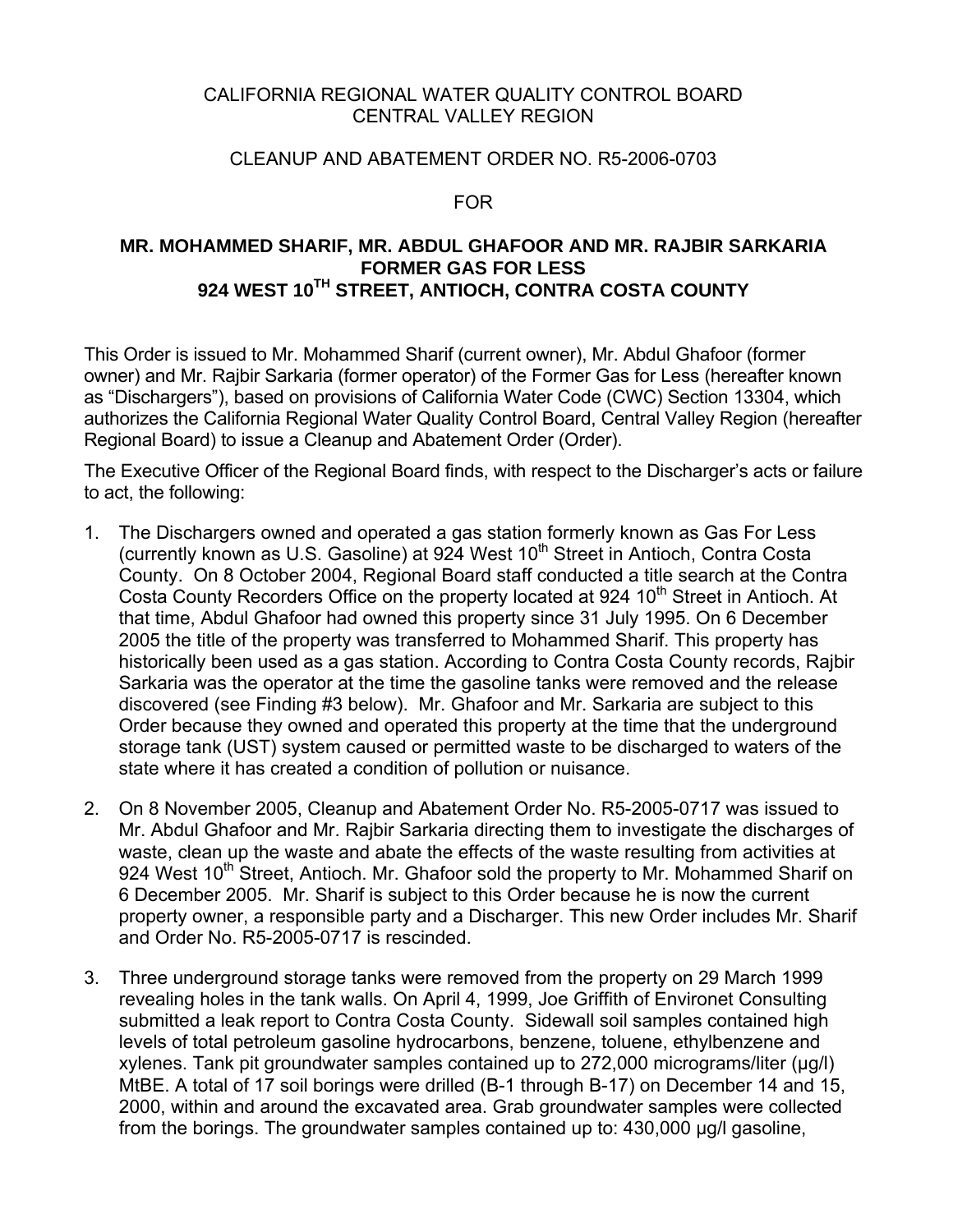99,000 µg/l benzene, and 16,000 µg/l MtBE. The groundwater plume based on grab groundwater samples collected in 2000 can be seen in the enclosed Figure 1. The petroleum hydrocarbon plume extends offsite as evidenced in Figure 1. The depth to groundwater is approximately 7 feet below ground surface. These petroleum constituents constitute "waste" as defined in Water Code section 13050.

- 4. The Dischargers' consultant, Environet, submitted a 26 February 2001 *Report on Investigation Activities and Work Plan for Additional Investigation* (Work Plan) to install permanent monitoring wells and additional soil borings to complete the site investigation. On 3 April 2001, the Regional Board staff concurred in part and requested (1) an addendum to the work plan be submitted by 20 April 2001 for the relocation of proposed monitoring wells, investigation of the deeper water bearing zone, and installation of 4-inch monitoring wells, (2) the submittal an interim remediation work plan by 20 April 2001, (3) the installation of the on-site monitoring wells by 20 May 2001, (4) the installation of offsite wells by 20 July 2001 and (5) a map showing all sensitive receptors (municipal wells, domestic wells, surface water, etc) within 2000 feet of the site. No additional fieldwork has been conducted since the December 2000 borings were advanced. No monitoring wells have been installed at the site.
- 5. On 22 March 2002, Environet submitted an Addendum to the Workplan as requested entitled *Update on Site Status and Revised Monitoring Well Locations* that included a site status report and a revised monitoring well location work plan. Regional Board staff reviewed the addendum and in a 28 June 2002 letter approved the proposed work and requested the results be submitted in a report by 20 September 2002. The report was not submitted. On 3 January 2003, the Regional Board staff made a second request in writing for the technical report with a due date of 11 February 2003. To date the proposed work has not been completed and the requested report has not been submitted.
- 6. Primary Maximum Contaminant Levels are 1 μg/l for benzene, 150 μg/l for toluene, 300 μg/l for ethylbenzene, and 1,750 μg/l for total xylenes. The California Public Health Goal, which is used to interpret the narrative toxicity water quality objectives, for benzene is 0.15 μg/l.
- 7. Residual hydrocarbon concentrations in soil and groundwater exceed the screening numbers for residential use contained within the *Screening For Environmental Concerns at Sites With Contaminated Soil and Groundwater* (4th edition, February 2005), which is a technical report prepared by staff of the California Regional Water Quality Board, San Francisco Bay Region. The potential for exposure to soil vapor is unknown and must be addressed by the Discharger by conducting a health risk assessment to demonstrate whether the site poses unacceptable risks to human health or the environment.
- 8. In 2000, Regional Board staff worked with UST Clean Up Fund staff to ensure Mr. Ghafoor's reimbursement eligibility for up to \$1.5 million for site investigation and cleanup costs incurred. To date, approximately \$78,178 has been spent on the 924 West  $10<sup>th</sup>$ Street account.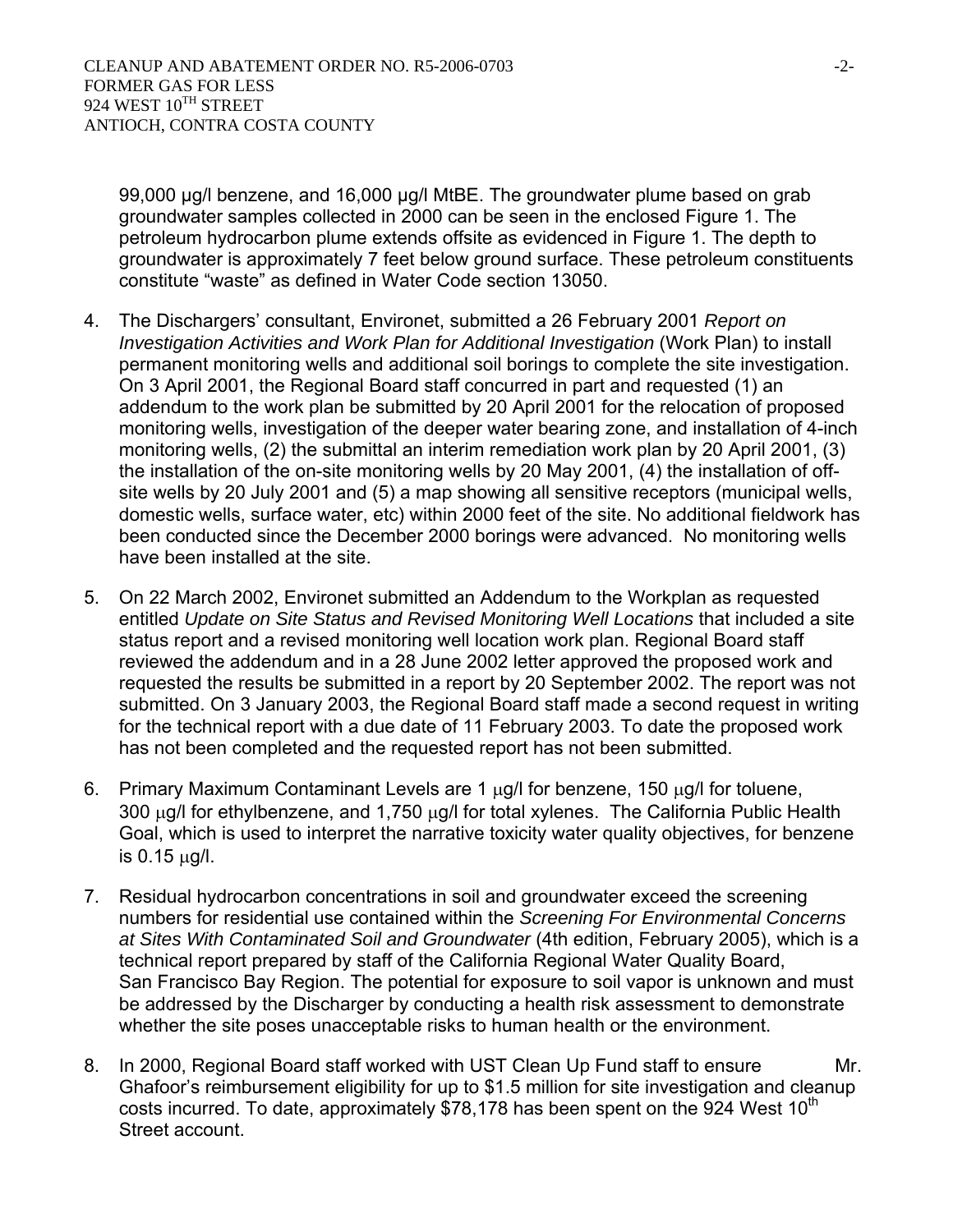- 9. On 12 September 2003, the Regional Board Executive Officer ordered Mr. Ghafoor and Mr. Sarkaria to submit technical reports in accordance with section 13267 of the California Water Code. On 23 March 2004, the UST Program Manager issued a Notice of Violation pursuant to Water Code Section 13268 to Mr. Ghafoor and Mr. Sarkaria for failing to submit the required reports.
- 10. On 5 August 2005, the Regional Board adopted Administrative Civil Liability (ACL) Order No. R5-2005-0104, which imposed a \$50,000 administrative civil liability on Mr. Ghafoor and Mr. Sarkaria for violation of the California Water Code Section 13267 Order. The payment was due on 5 September 2005 and was received 7 December 2005.

#### **AUTHORITY – LEGAL REQUIREMENTS**

- 11. The Regional Board's *Water Quality Control Plan for the Central Valley Region*  Sacramento River and San Joaquin River Basins, Fourth Edition (hereafter Basin Plan) designates beneficial uses of the waters of the State, establishes water quality objectives (WQOs) to protect these uses, and establishes implementation policies to implement WQOs. The beneficial uses of the groundwater beneath this site are municipal, domestic, industrial and agricultural supply.
- 12. The wastes detected at the site are not naturally-occurring and some are known human carcinogens. Pollution of groundwater with these constituents impairs or threatens to impair the beneficial uses of the groundwater.
- 13. Water Quality Objectives (WQOs) listed in the Basin Plan include numeric WQOs, e.g., state drinking water maximum contaminant levels (MCL) that are incorporated by reference, and narrative WQOs, including the narrative toxicity objective and the narrative tastes and odors objective for surface water and groundwater. Chapter IV of the Basin Plan contains the *Policy for Application of Water Quality Objectives*, which provides that "where compliance with narrative objectives is required (i.e., where the objectives are applicable to protect specified beneficial uses), the Regional Board will, on a case-bycase basis, adopt numerical limitations in orders which will implement the narrative objectives." The numerical limits for the constituents of concern listed in the following table implement the Basin Plan WQOs*.*

| <b>Constituent</b>     | Limits | WQO        | <b>Reference</b>            |
|------------------------|--------|------------|-----------------------------|
| <b>Total Petroleum</b> | 5 µg/l | Tastes and | McKee & Wolf, Water Quality |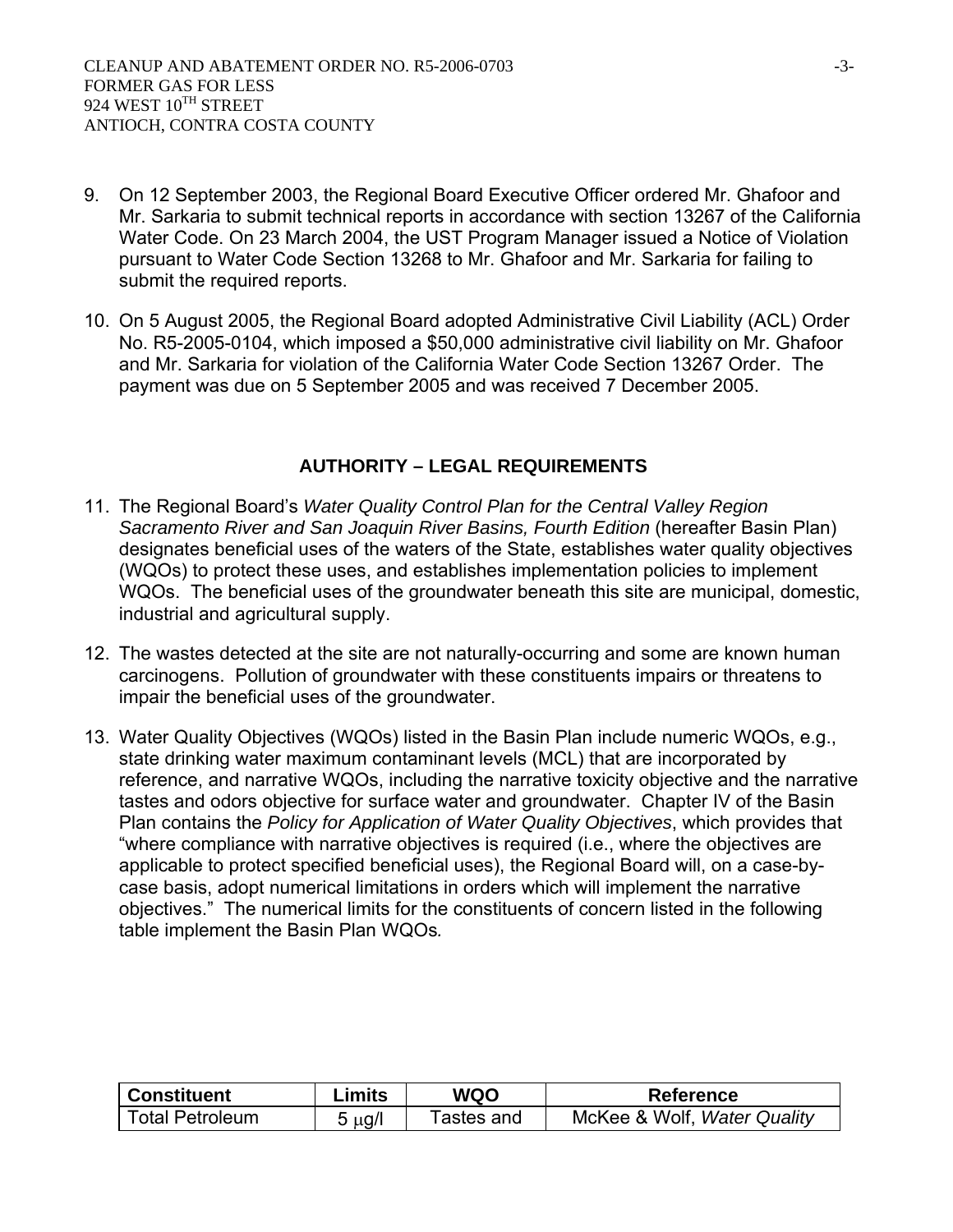| Hydrocarbons as<br>Gasoline |                | Odors             | Criteria, SWRCB, p. 230                  |
|-----------------------------|----------------|-------------------|------------------------------------------|
| <b>Benzene</b>              | $0.15 \mu g/l$ | <b>Toxicity</b>   | California Public Health Goal<br>(OEHHA) |
| Toluene                     | $42 \mu g/l$   | Taste and<br>Odor | Federal Register, Vol. 54, No. 97        |
| Ethylbenzene                | $29 \mu g/l$   | Taste and<br>Odor | Federal Register, Vol. 54, No. 97        |
| Xylene                      | 17 µg/l        | Taste and<br>Odor | Federal Register, Vol. 54, No. 97        |
| <b>MTBE</b>                 | $5 \mu g/l$    | Taste and<br>Odor | Federal Register, Vol. 54, No. 97        |

 $ug/L$  = micrograms per liter

- 14. The groundwater concentrations exceed the WQOs for the constituents listed in Finding No. 3. The exceedance of applicable WQOs in the Basin Plan constitutes pollution as defined in California Water Code Section 13050. The Dischargers have caused or permitted waste to be discharged or deposited where it has discharged to waters of the state and has created, and continues to threaten to create, a condition of pollution or nuisance.
- 15. The State Water Resources Control Board (hereafter State Board) has adopted Resolution No. 92-49, the *Policies and Procedures for Investigation and Cleanup and Abatement of Discharges Under Water Code Section 13304*. This Policy sets forth the policies and procedures to be used during an investigation or cleanup of a polluted site and requires that cleanup levels be consistent with State Board Resolution No. 68-16, the *Statement of Policy With Respect to Maintaining High Quality of Waters in California*. Resolution No. 92-49 and the Basin Plan establish the cleanup levels to be achieved. Resolution No. 92-49 requires the waste to be cleaned up to background, or if that is not reasonable, to an alternative level that is the most stringent level that is economically and technologically feasible in accordance with Title 23, California Code of Regulations (CCR), Section 2550.4. Any alternative cleanup level to background must (1) be consistent with the maximum benefit to the people of the state; (2) not unreasonably affect present and anticipated beneficial use of such water; and (3) not result in water quality less than that prescribed in the Basin Plan and applicable Water Quality Control Plans and Policies of the State Board.
- 16. Chapter IV of the Basin Plan contains the *Policy for Investigation and Cleanup of Contaminated Sites*, which describes the Regional Board's policy for managing contaminated sites. This policy is based on California Water Code Sections 13000 and 13304, the Title 27, Division 2, Subdivision 1 regulations, and State Board Resolution Nos. 68-16 and 92-49. The policy addresses site investigation, source removal or containment, information required to be submitted for consideration in establishing cleanup levels, and the basis for establishment of soil and groundwater cleanup levels.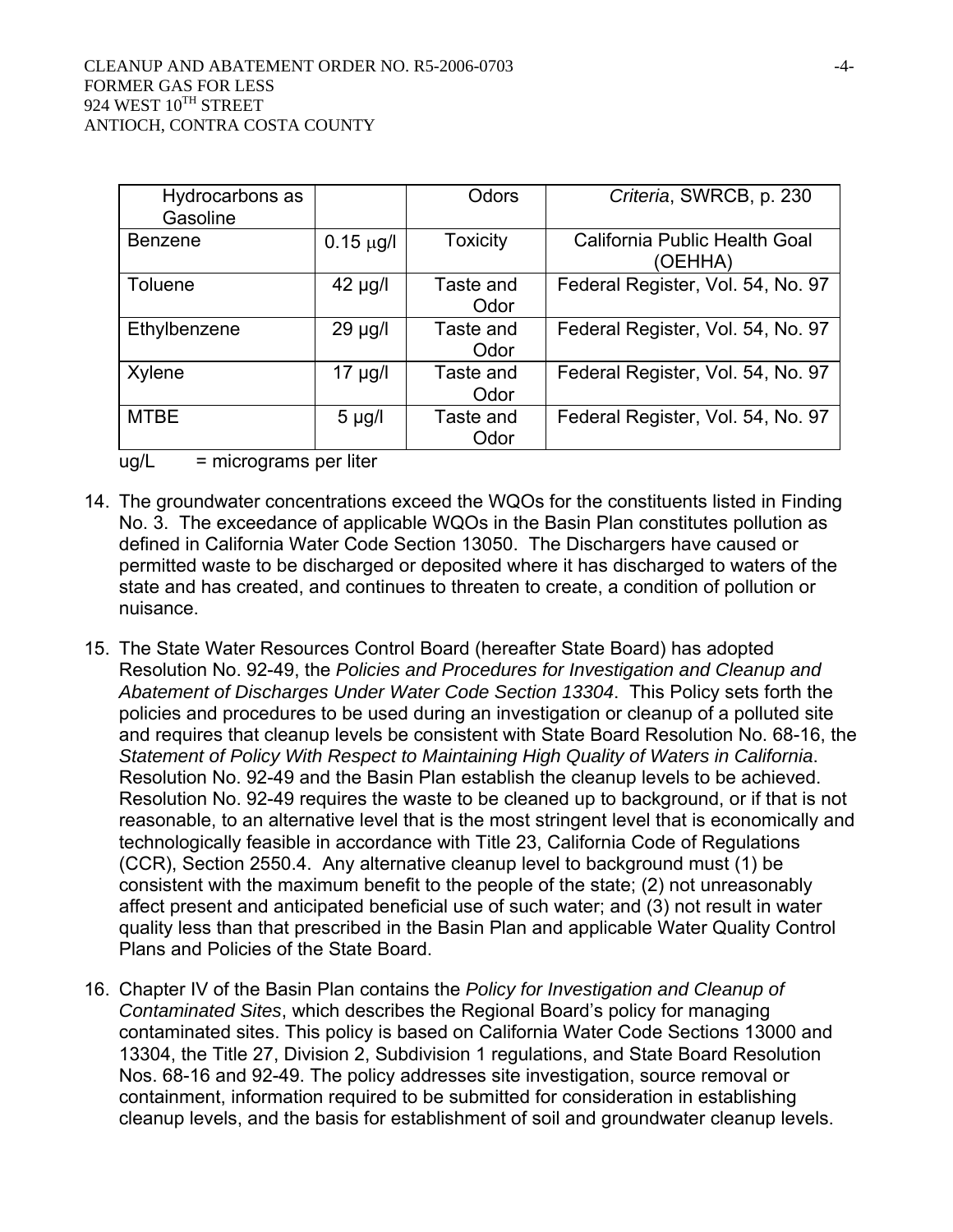- 17. The State Board's Water Quality Enforcement Policy states in part: *"At a minimum, cleanup levels must be sufficiently stringent to fully support beneficial uses, unless the RWQCB [Regional Water Quality Control Board] allows a containment zone. In the interim, and if restoration of background water quality cannot be achieved, the CAO [Cleanup and Abatement] Order should require the discharger(s) to abate the effects of the discharge. Abatement activities may include the provision of alternate water supplies."* (Enforcement Policy, p. 19).
- 18. Section 13304(a) of the California Water Code provides that:

*"Any person who has discharged or discharges waste into the waters of this state in violation of any waste discharge requirements or other order or prohibition issued by a regional board or the state board, or who has caused or permitted, causes or permits, or threatens to cause or permit any waste to be discharged or deposited where it is, or probably will be, discharged into the waters of the state and creates, or threatens to create, a condition of pollution or nuisance, shall upon order of the regional board, clean up the waste or abate the effects of the waste, or, in the case of threatened pollution or nuisance, take other necessary remedial action, including but not limited to, overseeing cleanup and abatement efforts . . . . Upon failure of any person to comply with the cleanup or abatement order, the Attorney General, at the request of the board, shall petition the superior court for that county for the issuance of an injunction requiring the person to comply with the order. In the suit, the court shall have jurisdiction to grant a prohibitory or mandatory injunction, either preliminary or permanent, as the facts may warrant."* 

19. Section 13267(b)(1) of the California Water Code provides that:

*"In conducting an investigation specified in subdivision (a), the regional board may require that any person who has discharged, discharges, or is suspected of having discharged or discharging, or who proposes to discharge waste within its region, or any citizen or domiciliary, or political agency or entity of this state who has discharged, discharges, or is suspected of having discharged or discharging, or who proposes to discharge, waste outside of its region that could affect the quality of waters within its region shall furnish, under penalty of perjury, technical or monitoring program reports which the regional board requires. The burden, including costs, of these reports shall bear a reasonable relationship to the need for the report and the benefits to be obtained from the reports. In*  requiring those reports, the regional board shall provide the person with a written explanation with regard to the need for the reports, and shall identify the evidence that *supports requiring that person to provide the reports."* 

The technical reports required by this Order are necessary to assure compliance with Section 13304 of the California Water Code. Existing data and information about the site indicates that waste has been discharged or is discharging at the property, which is owned and operated by the Dischargers named in this Order.

20. Section 13304(c)(1) of the California Water Code provides that: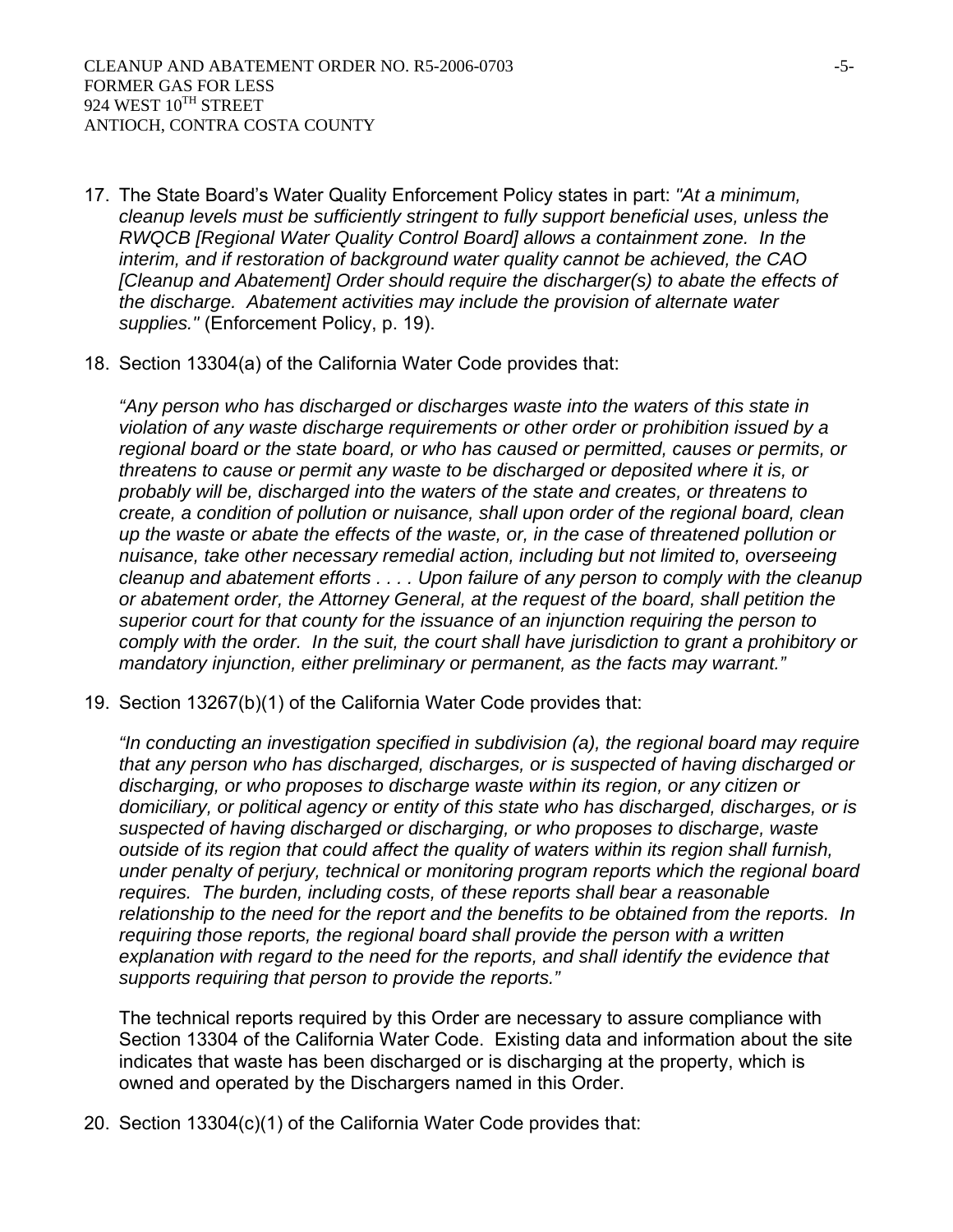*". . . the person or persons who discharged the waste, discharges the waste, or threatened to cause or permit the discharge of the waste within the meaning of subdivision (a), are liable to that government agency to the extent of the*  reasonable costs actually incurred in cleaning up the waste, abating the effects of *the waste, supervising cleanup or abatement activities, or taking other remedial actions . . . ."* 

- 21. The issuance of this Order is an enforcement action taken by a regulatory agency and is exempt from the provisions of the California Environmental Quality Act (Public Resources Code, Section 21000, et seq.), pursuant to Title 14 California Code of Regulations (CCR), Section 15321(a)(2). The implementation of this Order is also an action to assure the restoration of the environment and is exempt from the provisions of the California Environmental Quality Act (Public Resources Code, Section 21000, et seq.), in accordance with Title 14, CCR, Sections 15308 and 15330.
- 22. Any person affected by this action of the Regional Board may petition the State Board to review the action in accordance with Title 23, CCR, Sections 2050-2068. The regulations may be provided upon request and are available at www.swrcb.ca.gov. The State Board must receive the petition within 30 days of the date of this Order.

# **REQUIRED ACTIONS**

**IT IS HEREBY ORDERED** that, pursuant to California Water Code Section 13267 and Section 13304, Mr. Sharif, Mr. Ghafoor and Mr. Sarkaria (Dischargers) shall:

- 1. Investigate the discharges of waste, clean up the waste, and abate the effects of the waste, forthwith, resulting from activities at 924 West  $10<sup>th</sup>$  Street, Antioch, in conformance with State Board Resolution No. 92-49 *Policies and Procedures for Investigation and Cleanup and Abatement of Discharges Under Water Code Section 13304* and with the Regional Board's *Water Quality Control Plan for the Sacramento River and San Joaquin River Basins* (in particular the Policies and Plans listed within the Control Action Considerations portion of Chapter IV). "Forthwith" means as soon as is reasonably possible. Compliance with this requirement shall include, but not be limited to, completing the tasks listed below.
- 2. All work and reports shall follow the *Tri-Regional Recommendations for Preliminary Investigation and Evaluation of Underground Storage Tank Sites in Appendix A (Appendix* A) which is attached and made a part of this Order, and under permits required by State, County, and/or Local agencies.

# **Problem Assessment Report**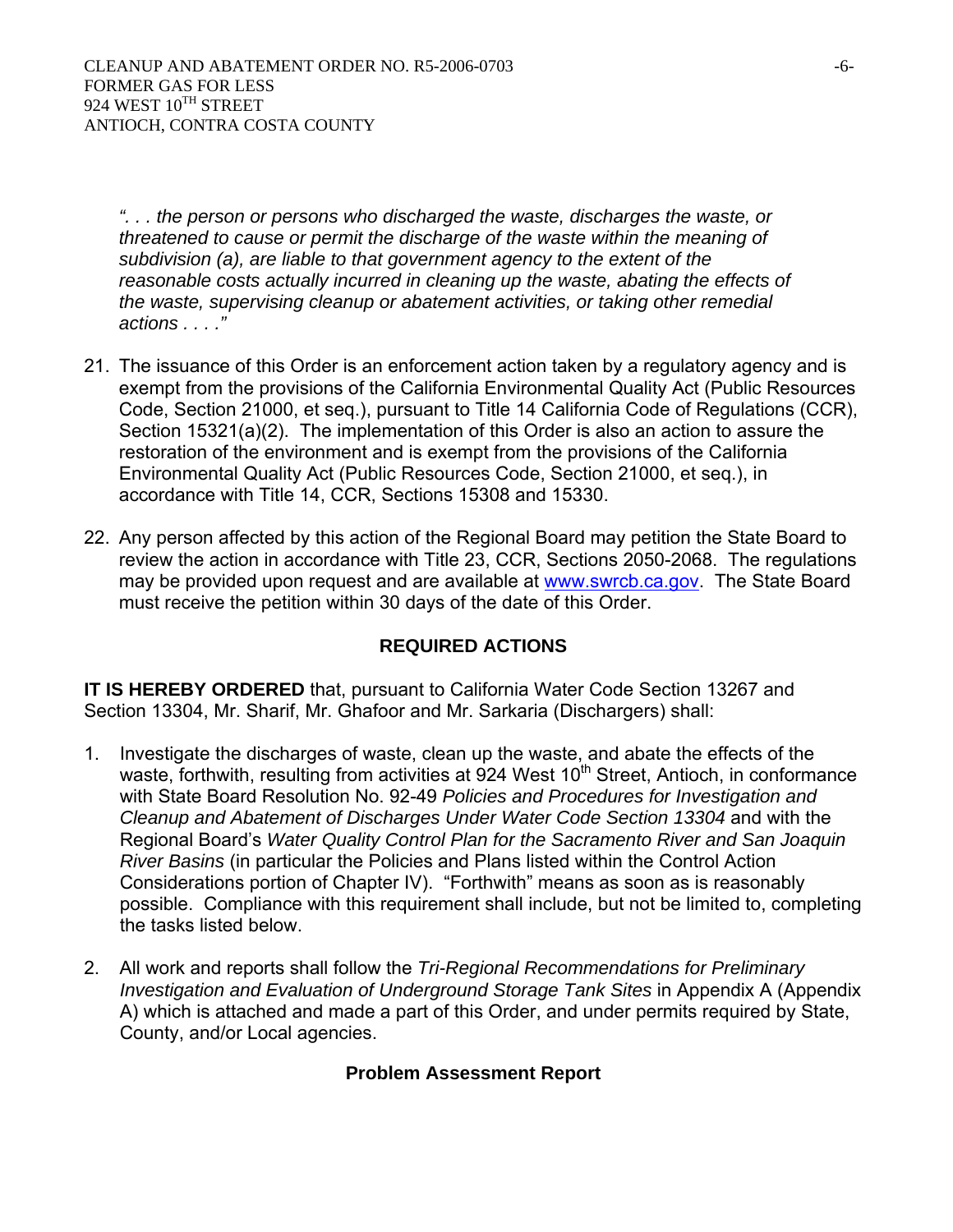- 3. By **28 July 2006,** submit a report documenting the completion of the requisite tasks described in the approved 26 February 2001 Work Plan and associated 22 March 2002 Work Plan Addendum described in Findings 4 and 5. The report shall document the completion of the following: 1) the installation of four 2-inch diameter wells and six 4-inch diameter wells at the approved locations, 2) a cone penetrometer test to investigate the location of the next water bearing zone, 3) an interim remediation plan, 4) a Work Plan for additional shallow and deeper monitoring wells, as appropriate and 5) a map showing all sensitive receptors (municipal wells, domestic wells, surface water, etc.) within 2000 feet of the site.
- 4. By **31 August 2006**, submit a Problem Assessment Report (PAR) which includes information from the implementation of the Work Plan (requested in Item 3) and sufficient detail on the nature and extent of the release to provide a basis for future decisions regarding subsequent cleanup and abatement actions.

# **Public Participation**

5. By **28 July 2006,** submit a *Public Participation Plan*. The *Public Participation Plan* shall solicit the public's concerns and disseminate information to the public regarding the investigation and proposed cleanup activities at the sites. The *Public Participation Plan* shall be updated as necessary to reflect any significant changes in the degree of public interest as the site investigation and cleanup process moves toward completion.

# **Feasibility Study**

6. By **29 September 2006,** submit a complete Feasibility Study that provides a summary of remedial alternatives evaluated to address applicable cleanup levels for the affected or threatened human health and/or waters of the State. The Feasibility Study shall propose at least two remedial technologies that have a substantial likelihood to achieve cleanup of all impacted soils and groundwater and shall include a schedule for achieving cleanup. The remedial technologies must be evaluated with respect to their ability to be implemented, cost, and effectiveness. The Feasibility Study shall include the rationale for selecting the preferred remedial alternative.

#### **Health Risk Assessment**

7. By **28 July 2006**, submit a work plan and time schedule for completing a *Health Risk Assessment* (HRA) to demonstrate whether the site poses unacceptable risks to human health or the environment. Inhalation of the volatile components of the waste (e.g., volatile hydrocarbons) must be considered an exposure pathway. The site-specific risk assessment must use the Office of Environmental Health Hazard Assessment (OEHHA) toxicity data (California cancer slopes). Complete the HRA by **18 August 2006**.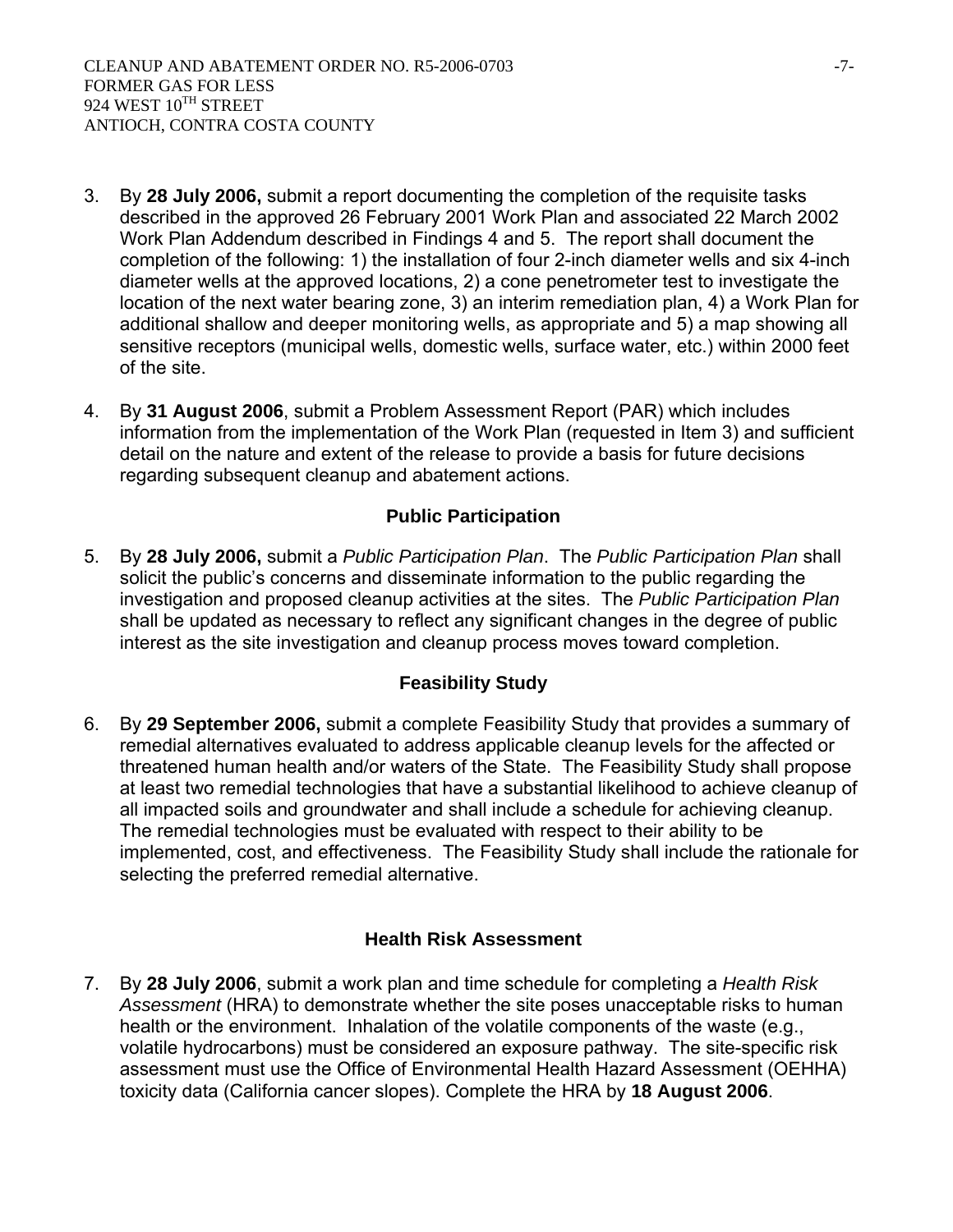# **Remediation**

- 8. Within **90 days** of Regional Board staff concurrence with the proposed remedial action described in the Feasibility Study, submit a Final Remedial Plan (FRP). The FRP must include a detailed description of the remedial actions to address cleanup of the entire groundwater plume and source area soils. The FRP shall also include a schedule to implement all remedial actions.
- 9. Within 60 days of Executive Officer approval of the FRP, begin implementation of the approved remedial actions.
- 10. Submit for remediation system(s), **monthly** status reports for the first three months of operation of any new systems. At a minimum, the monthly status reports shall include:
	- site maps indicating the capture zone and waste plumes,
	- average extraction rates of all treatment systems,
	- influent and effluent concentrations of TPHg, benzene, toluene, ethylbenzene, xylene, MtBE and other fuel oxygenates,
	- mass of hydrocarbons treated during the reporting period and cumulative to date,
	- estimated mass of wastes remaining and predicted time frame for meeting cleanup objectives,
	- running and down time for the remediation system(s),
	- summary of consultant visits to the site, and
	- evaluation of the overall remediation program and recommendations to correct deficiencies or increase efficiency.
- 11. Monitor and sample **quarterly** all monitoring wells and threatened offsite water supply wells for TPHg, benzene, toluene, ethylbenzene, total xylenes, and fuel oxygenates including MtBE until otherwise directed in writing by the Executive Officer or his representative(s). Method Detection Limits (MDLs) shall be derived by the laboratory for each analytical procedure, according to State of California laboratory accreditation procedures. The MDLs shall reflect the detection capabilities of the specific analytical procedure and equipment used by the lab, rather than simply being quoted from USEPA analytical method manuals. In relatively interference-free water, laboratory-derived MDLs are expected to closely agree with published USEPA MDLs.
- 12. Submit **quarterly** monitoring and remediation status reports (paper copies) by the 1<sup>st</sup> day of the second month after each calendar quarter (May  $1^{st}$ , August  $1^{st}$ , November  $1^{st}$ , February 1<sup>st</sup>).
- 13. Optimize remedial systems as needed to improve system efficiency, operating time, and/or pollutant removal rates, and report on the effectiveness of the optimization in the quarterly reports.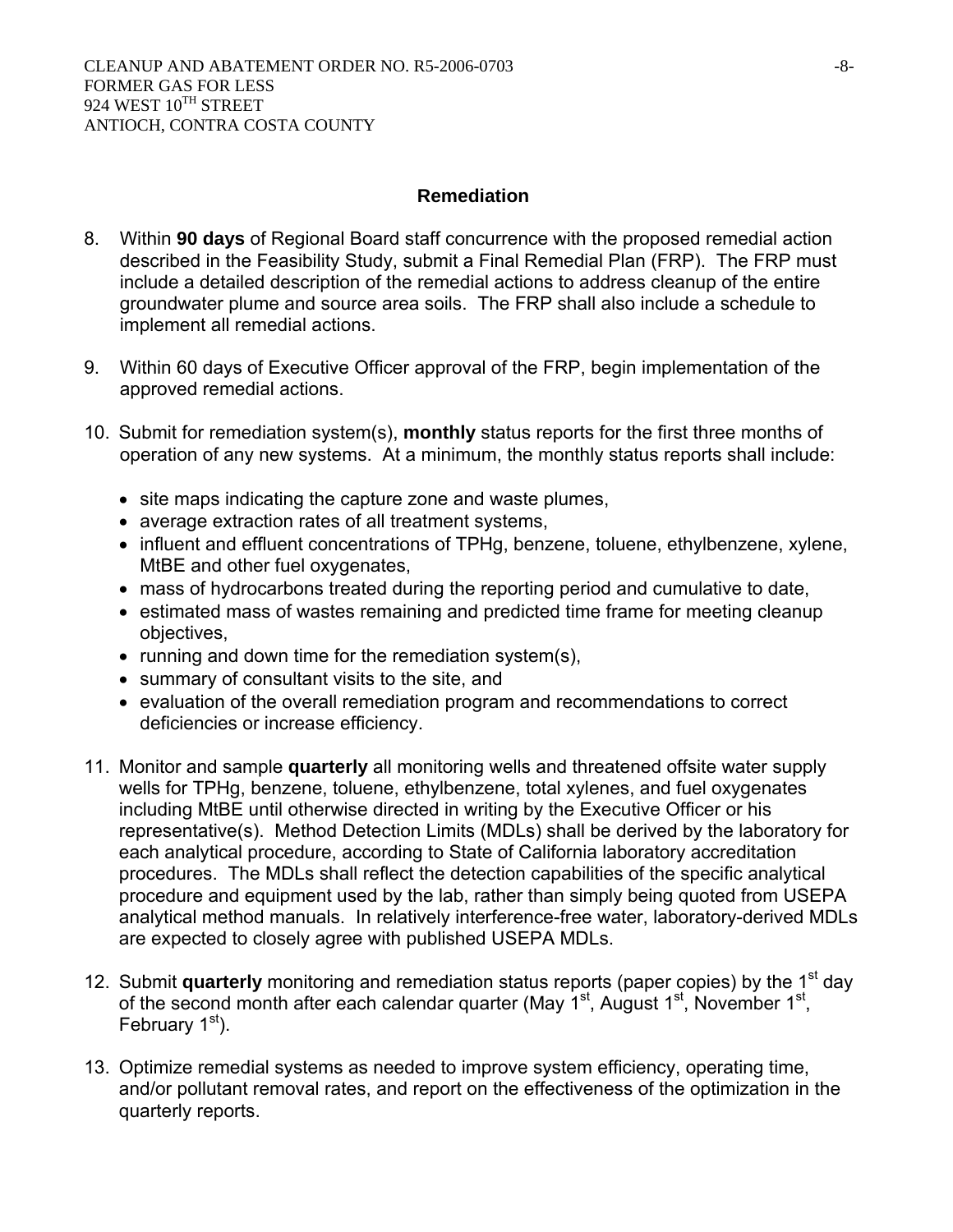- 14. Notify the Regional Board within **24 hours** of any unapproved shutdown of the remediation system(s). Upon startup of any new remediation system(s), and for the continued operation of any remediation systems, the Dischargers shall operate the systems continuously, except for periodic and routine maintenance. Any interruptions in the operation of the remediation systems, other than routine maintenance, without prior approval from the Executive Officer are a violation of this Order. Within 7 working days of a shutdown, the Dischargers shall submit a Technical Report containing at a minimum, but not limited to the following information:
	- times and dates equipment were not working,
	- cause of shutdown, and
	- a Corrective Action Plan (CAP) to ensure that similar shutdowns do not reoccur. Proposed CAPs are to be completed within 30 days of the system shutdown.
- 15. Maintain a sufficient number of monitoring wells to completely define and encompass the waste plume(s). If groundwater monitoring indicates the waste in groundwater has migrated beyond laterally or vertically defined limits during the quarter, then the quarterly monitoring reports must include a work plan and schedule, with work to begin within thirty days of Regional Board staff approval, to define the new plume limits.
- 16. Notify Regional Board staff at least two working days prior to any work or sampling.
- 17. Obtain all necessary local and state permits prior to beginning work.
- 18. Analytical results shall be submitted electronically using the Electronic Deliverable Format (EDF) for analyses of soil and/or groundwater samples, in addition to the customary paper format. In addition to the laboratory data, site-specific information is required to be submitted in electronic format for the following: 1) the latitude and longitude of groundwater monitoring wells (including any other well(s) designated as part of the site monitoring program) accurate to within one meter, 2) the surveyed elevation, relative to mean sea level, for any groundwater sampled, accurate to within a tenth of a foot, 3) groundwater information, including depth to water, free product presence/thickness and well status, and 4) a site map in electronic format (PDF, JIFF, TIFF, JPEG, etc.) showing property boundaries, buildings, and soil and water sampling locations. All EDF data must be submitted over the Internet to the State Water Board Geographic Environmental Information Management System database (GeoTracker) at http://geotracker.swrcb.ca.gov.
- 19. Continue any cleanup or monitoring activities until such time as the Executive Officer determines that sufficient cleanup has been accomplished to fully comply with this Order and this Order has been rescinded.